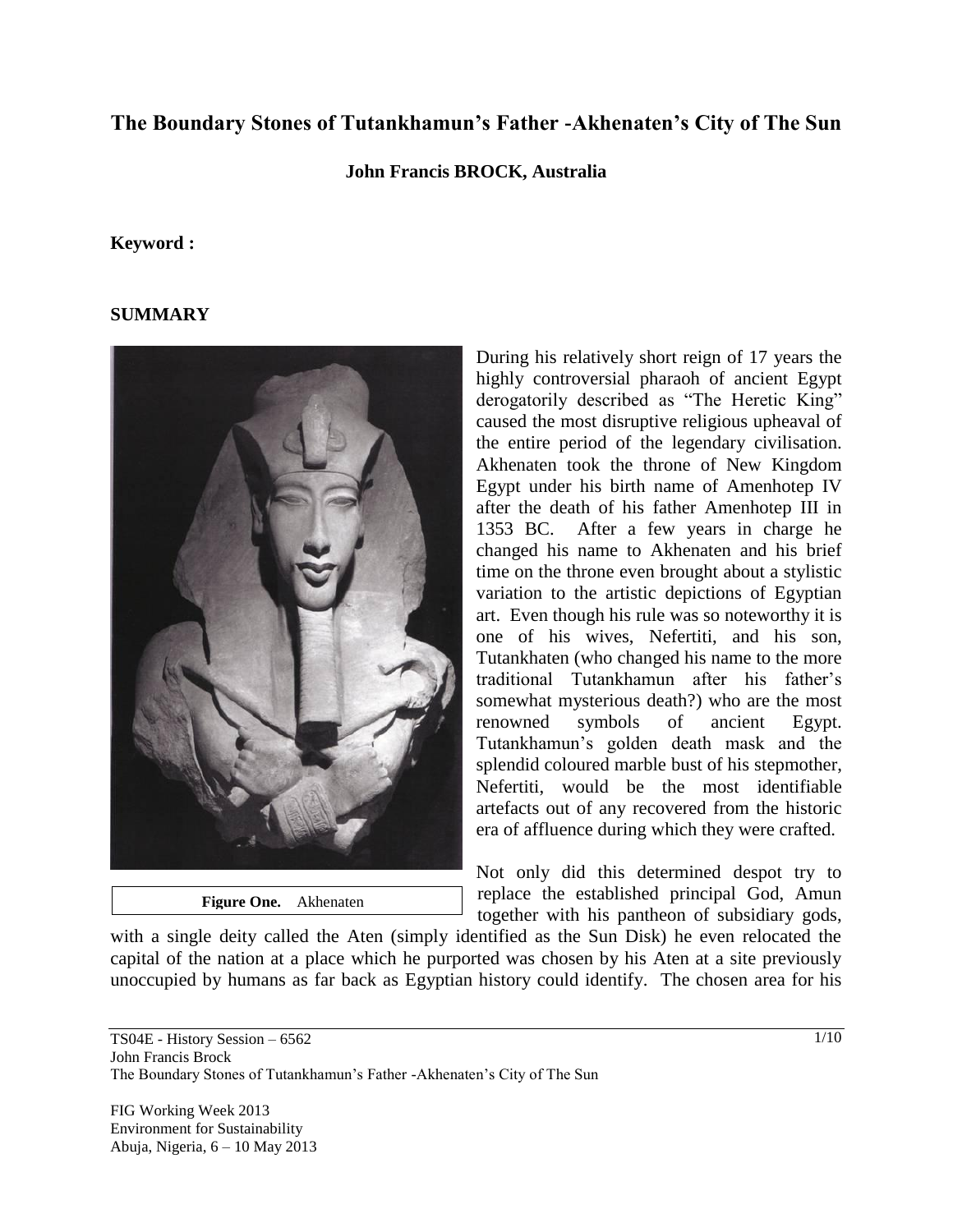new capital called Akhetaten (of course!) was in central Egypt between high cliffs to the west and lower highlands along its eastern edge with the life-giving River Nile flowing through the city.

This eccentric Egyptian ruler may have been despised by the temple bureaucracy who resented his dictatorial decree to install a new monotheistic religion over the thousands of years of their established system, but he must have been equally as revered by his Scribes of the Fields – partly represented by the Cadastral Scribe Surveyors. As a demonstrative sign of the spiritually chosen city site Akhenaten engaged his boundary creators to place most substantial boundary stelae around the perimeter of his new city along its western and eastern sides. The distinctive boundary markers consisted of images of the Pharaoh and his family in adoration of the Aten with the sun's rays bathing the group along with extensive hieroglyphic recitals declaring how the site was selected and the distances from each stone carving to the next. His obsession with everything "Aten", even to the extreme of naming ALL of his children with that nomen as a suffix, Merytaten, Meketaten and Tutankhaten can be identifiable with his equally obsessive preoccupation with his new city. Through his insistence on the placement of such impressive boundary monuments and the declaration of the distances from one stela to those adjoining it signifies the essential importance cast upon those Cadastral Scribe Surveyors entrusted with the duty of bringing this perimeter demarcation into reality. Through his own proclamations the boundaries of his capital, literally meaning "Horizon of the Aten", were established for eternity and divinely protected by the God and his reincarnation on earth, Akhenaten himself.

During the 1980"s an exhaustive re-analysis of each of the surviving boundary stelae was carried out by a team mainly funded by the Committee on Research of the American Philosophical Society under the leadership of William J. Murnane and Charles C. Van Siclen III such field exercise being titled "The El Amarna Boundary Stelae Project." A very excellent text based on the findings of this project was published which is a most authoritative and thorough treatise on these monuments to the might of the Cadastral Scribe Surveyors of Akhenaten.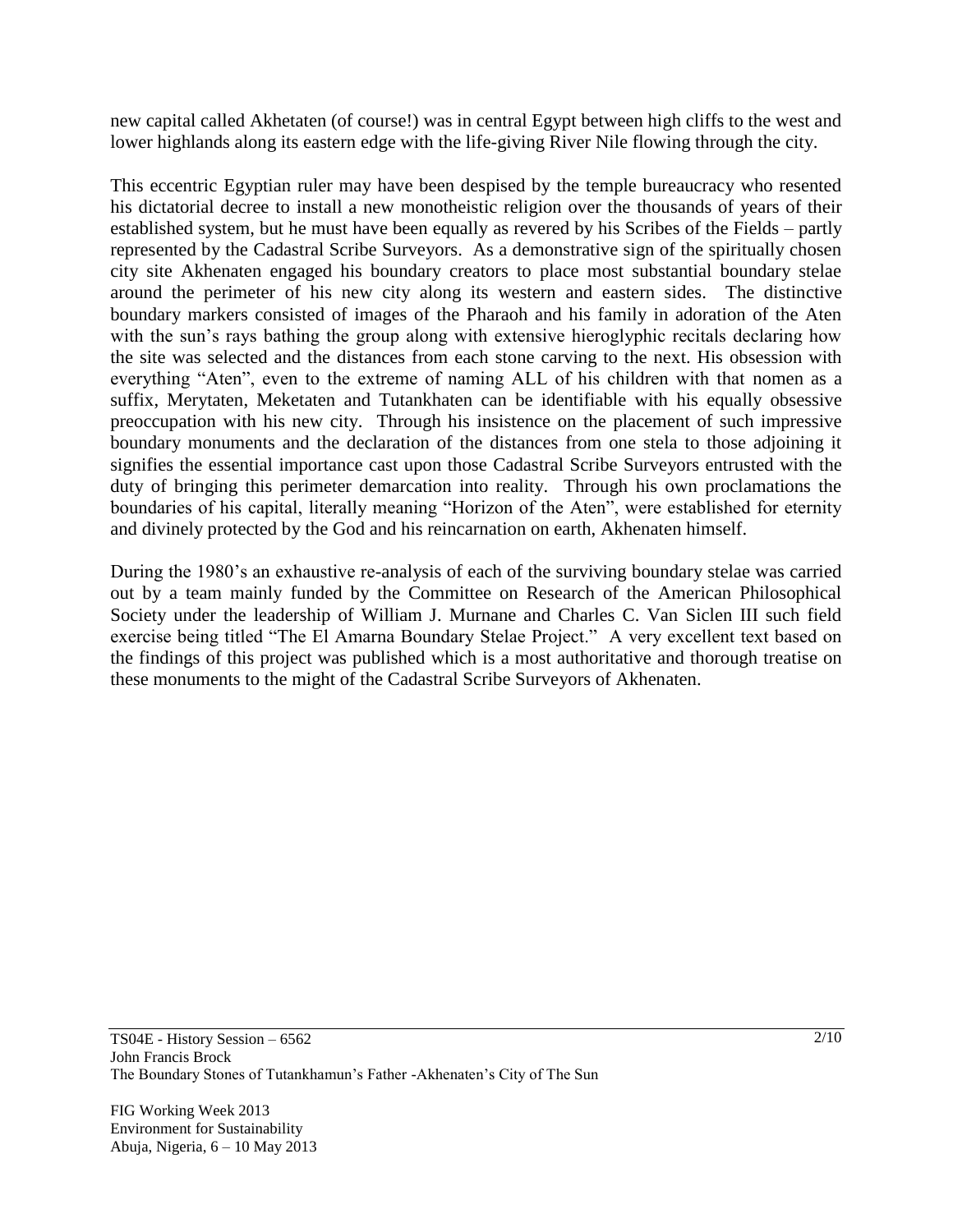# **The Boundary Stones of Tutankhamun's Father -Akhenaten's City of The Sun**

# **John Francis BROCK, Australia**

## **1. INTRODUCTION**

Akhenaten"s obsession with his instatement of The Aten as the sole Egyptian deity was ultimately rejected and refuted by the majority of the populace led stoically by the religious bureaucracy who resented the dislocation of thousands of years of established theocracy. The new Pharaoh even relocated the capital of his dominion to a desolate area of middle Egypt previously uninhabited said to have been bestowed upon him by his new God. Along with the substantial capital construction necessary for the presentation of the required status to portray the image of the nation"s main city Akhenaten also demonstrated the major significance he placed upon the accurate location and prominence of the monumentation to delineate the boundaries of his new metropolis.

Clearly the Cadastral Scribe Surveyors were among the VIPs in the heretic pharaoh"s divine workforce being responsible for the marking out of the city limits for the new capital with most distinctive stelae carved with the Royal decrees of their omnipotent leader. Placed at strategic positions around the perimeter of the city territory these superb examples of city boundary demarcation have lasted for in excess of 3300 years since their installation, but in more recent times the greed of the ancient artifacts dealers have brought about the destruction of the formerly best preserved example of these stone boundary markers. Hapless thieves tried to steal the Stela S at the south eastern border area by blowing the stone face from the cliff wall with explosives but all they succeeded in achieving was the complete disintegration of the precious link with the revered ancient civilisation. It is hoped that these dunderheads have learnt a lesson from this feeble-minded effort so that there are no further attempts to desecrate the remainder of these priceless ancient landmarks.

The following paper will describe the design and layout of these impressive ancient surveyor's boundary stones along with contemporary history leading up to the most recent events affecting Akhenaten's Stelae as a spectacular example of the vital importance of surveyors during this turbulent period of the Great Egyptian Civilisation.

### **2. Akhenaten's Accession to Power**

When Amenhotep III died his son Amenhotep IV ascended to the throne ultimately bringing with him the seeds of unprecedented revolution which would emanate from the throne of the King Himself. The year was 1353 BC and the great empire was already confronting serious challenges to her borders from aspiring tribes led by warrior leaders.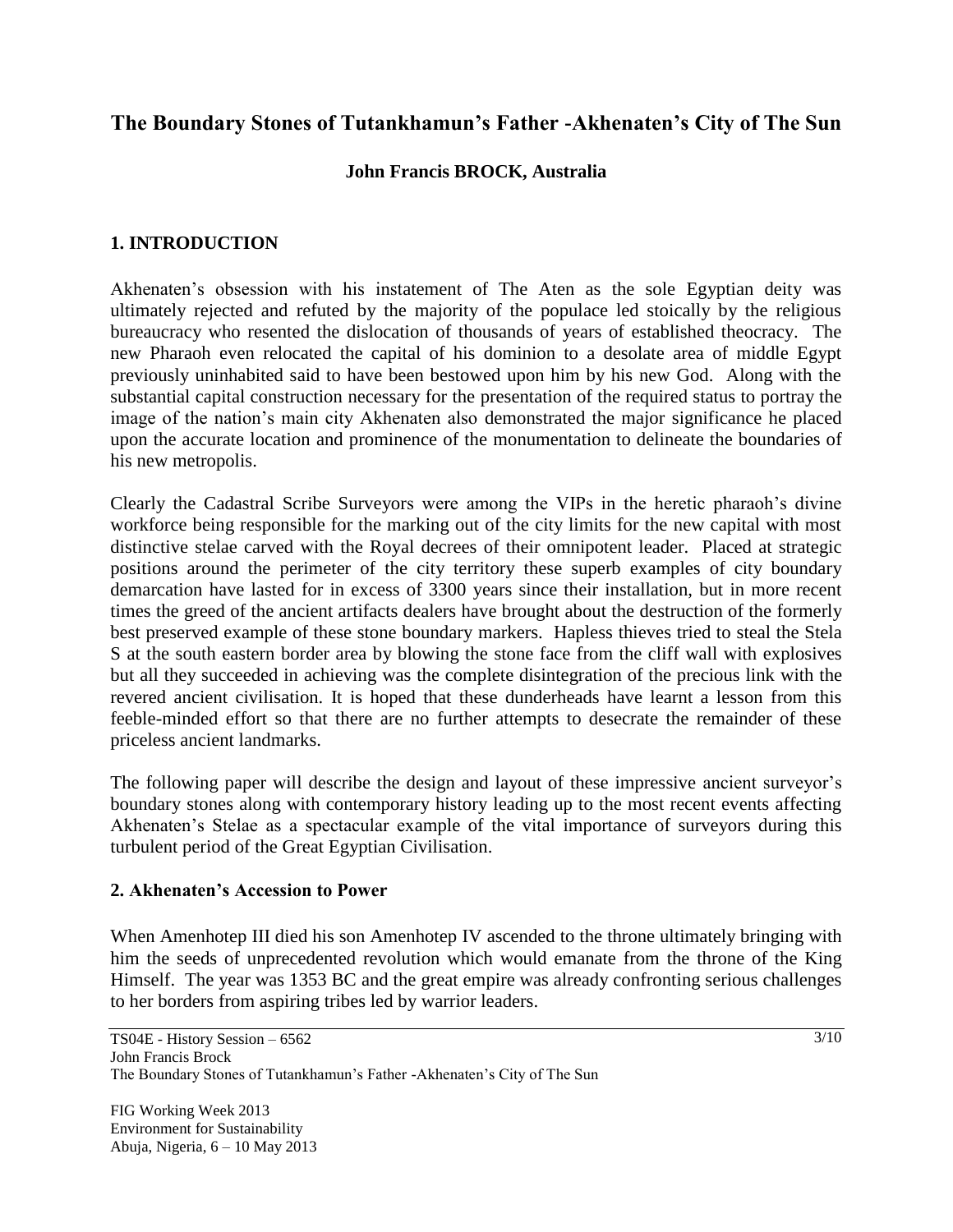At first there was little suggestion of the major upsets to be thrust upon the unexpecting population and stunned temple bureaucracy but the consequences would be major.

Shortly after assuming his divine position the new pharaoh changed his name to Akhenaten and had instated the representation of the solar disc, The Aten, as the sole god to be worshipped by his resistant minions. His next major disruption to the establishment was to start construction of a new capital city at a previously uninhabited area of central Egypt straddling the Nile in the area now known as El Amarna. His first component in the creation of his new Egyptian Administration Centre was to have his Scribe Surveyors place imposing boundary stelae at the significant points around the perimeter of his new domain to display his control over his metropolis along with the Regal decree to demonstrate the divine selection of this site.

Akhenaten was a very family orientated ruler and he often has himself depicted upon his carved stone imagery nursing or touching his children together with his wives represented at the same level of proportion as himself such presentation being a departure from prevailing standards of art.



His most favoured wife was the beautiful Queen Nefertiti famously immortalised in the superb coloured marble bust held in the Cairo Museum while the most recognised image and character of all from the ancient race is of course Tutankhamun whose treasures focused unequalled

TS04E - History Session – 6562 John Francis Brock The Boundary Stones of Tutankhamun's Father -Akhenaten's City of The Sun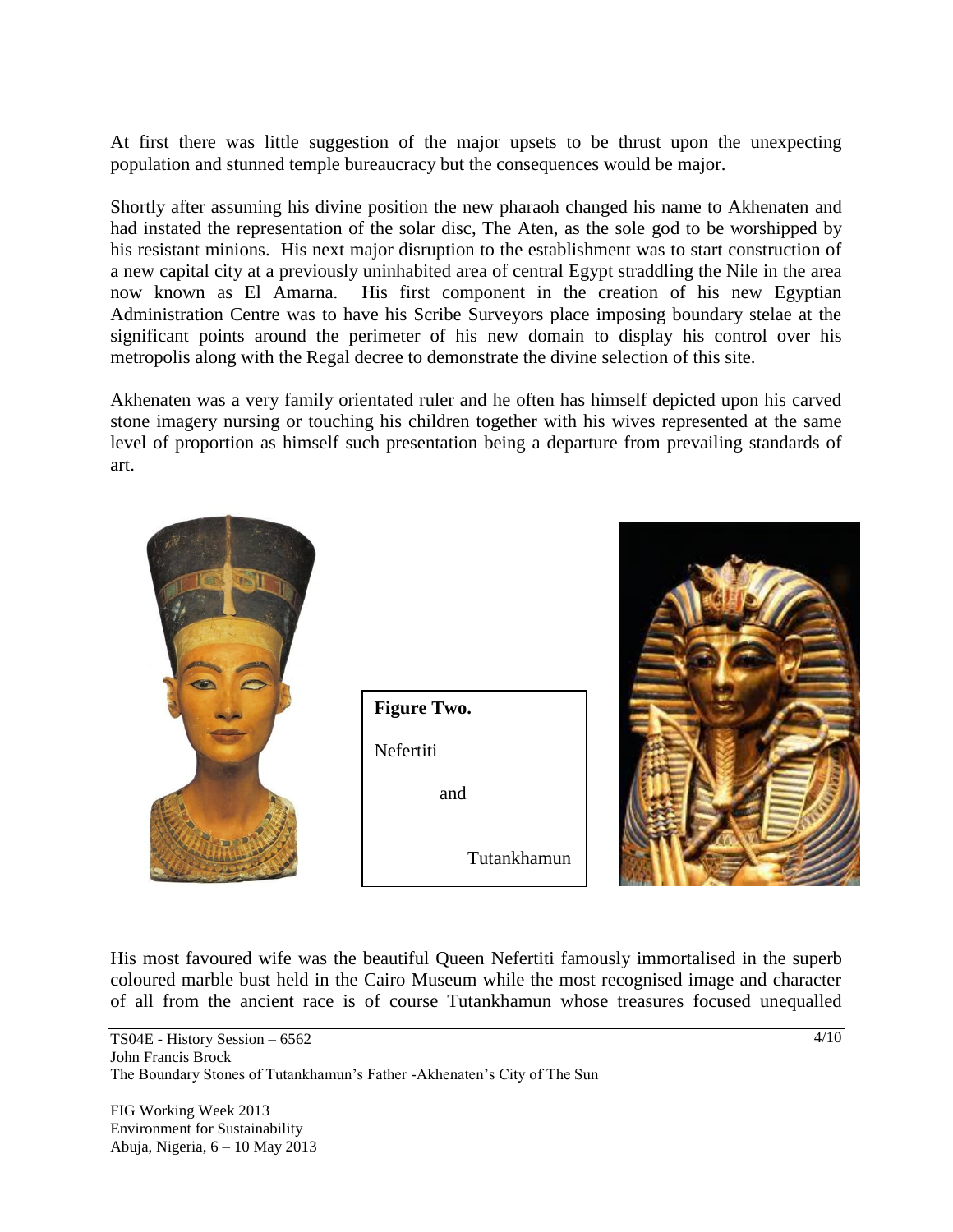interest in ancient Egypt when Howard Carter found his undisturbed tomb cache in 1922. Tut's mother was another wife named Tiy and his birth name was Tutankhaten which he had changed to the more well known version quite quickly after his father"s mysterious death to reconcile his patriarch"s damage to the morale of his nation.

#### **3. MODERN DISCOVERY OF THE STELAE**

The first modern traveller to make note of Stela A was the Jesuit priest Claude Sicard in 1714 and it was only mentioned once again in the eighteenth century in 1777. Next Joseph Bonomi viewed it in 1825 with Robert Hay making sketches of the site in 1827 having possibly been informed of it by John Gardner Wilkinson. The largest of the boundary monuments, Stela U, was discovered by A.C. Harris and George Gliddon in 1840. Various other tourists noted and made drawings of some of the stelae being Nestor L"Hote, George Lloyd, E. Prisse d"Avennes and Karl Richard Lepsius during the 1840's.



However the most significant and thorough discovery and recording of the majority of the stelae was made by The Father of Egyptology, William Matthew Flinders Petrie, in 1892. You may notice the middle names of this prolific figure of modern Egyptology because he is the grandson of the legendary marine surveyor of Australia Matthew Flinders and with such an illustrious pedigree in scientific discovery it is not surprising that Petrie revolutionised the recording of ancient sites through the introduction of accurate surveying techniques for the chronicling of all discoveries.

**Figure Three.** Petrie in Egypt

In more recent times a more intensive investigation of these phenomenal in-situ boundary stones was undertaken under the leadership of William J. Murnane and Charles C. Van Siclen III in the

TS04E - History Session – 6562 John Francis Brock The Boundary Stones of Tutankhamun's Father -Akhenaten's City of The Sun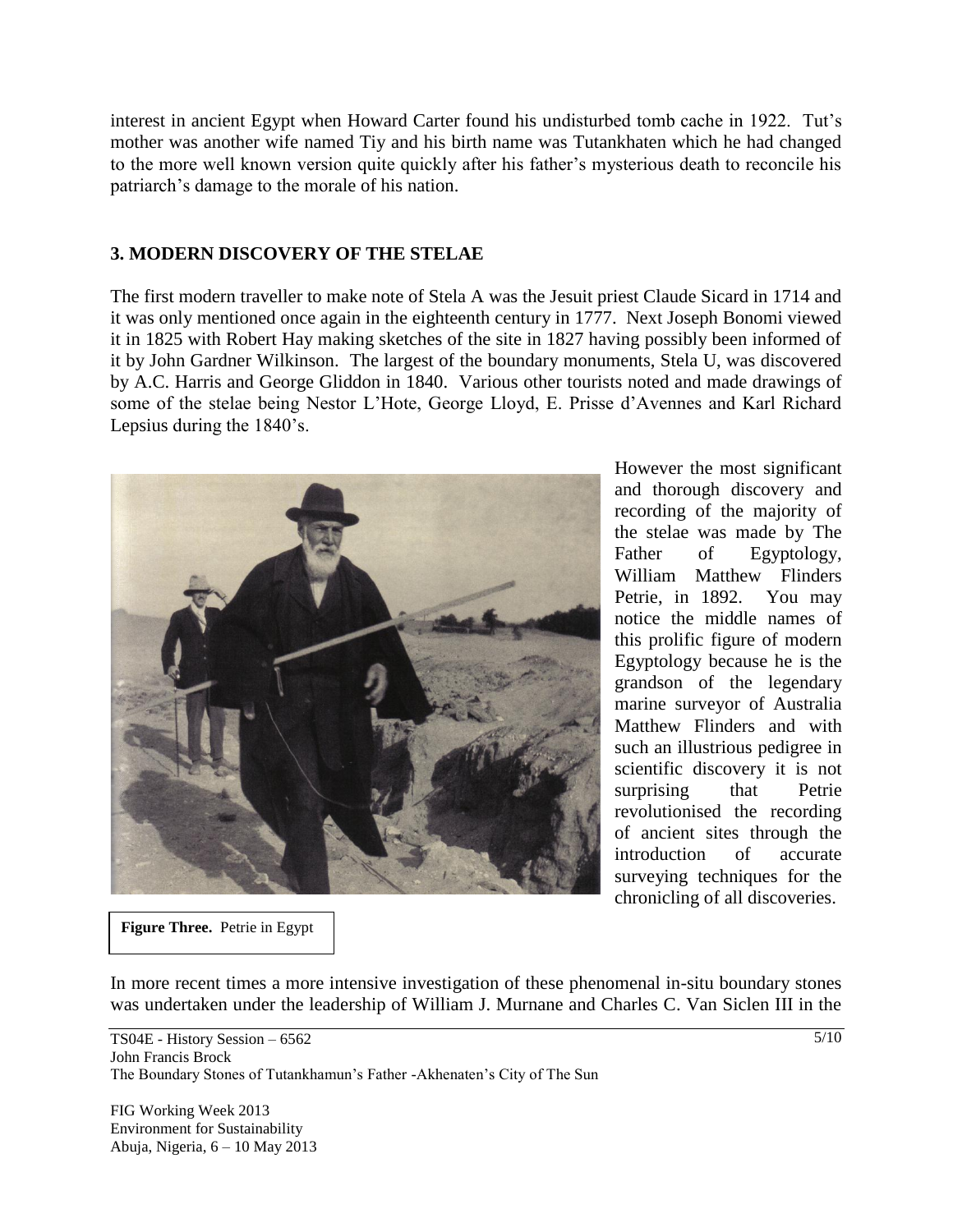early 1980"s. The El Amarna Boundary Stelae Project was funded by the Committee on Research of the American Philosophical Society, the Oriental Institute and the American Research Center in Egypt and produced a brilliant book titled "The Boundary Stelae of Akhenaten" first published in 1993 by Kegan Paul International Ltd., London.

Two types of boundary stelae have been identified by the scholars who have analysed the great monuments. The different styles are known as The Earlier Proclamation and the Later Proclamation with the first placements being made in the King's Regnal Year 5. The remaining extant stelae are numbered with letters starting with Stela A in an anticlockwise direction up to F on the western side across the southern boundary to Stela P then northerly to Stela X at the north eastern corner to define the northern boundary back across to the starting Stela A. Stelae K, M and X are the only monuments which bear this initial decree also showing his first daughter Meritaten only while the remaining carvings were made in Akhenaten"s sixth Regnal year and later. The stones containing the Later Proclamation are of somewhat more interest to surveyors as they define the dimensions of the city"s limits, measuring from the stelae on the east bank to those on the western borderline. Southern stelae bear a codicil dating to early in Akhenaten"s eighth year which records a royal visit to these sites. After a relative period of inactivity there seems to have been a rejuvenation of effort by the capital works team subsequent to these Royal visitations with the King"s two later daughters being added to the imagery and text sculpted onto the monuments during his eighth year.

A most tragic incident took place in early 2004 when antiquities thieves completely destroyed Stela S with explosives leaving just a gaping hole in the rock where the great monument had proudly stood for over 3,300 years. The only fortunate feature of this recent vandalism is that at least we have thorough and comprehensive recordings of this remarkable symbol of the outstanding society which set it in stone all of those many years ago for the rest of posterity of which artifacts robbers are not inclusive.



TS04E - History Session – 6562 John Francis Brock The Boundary Stones of Tutankhamun's Father -Akhenaten's City of The Sun

FIG Working Week 2013 Environment for Sustainability Abuja, Nigeria, 6 – 10 May 2013 6/10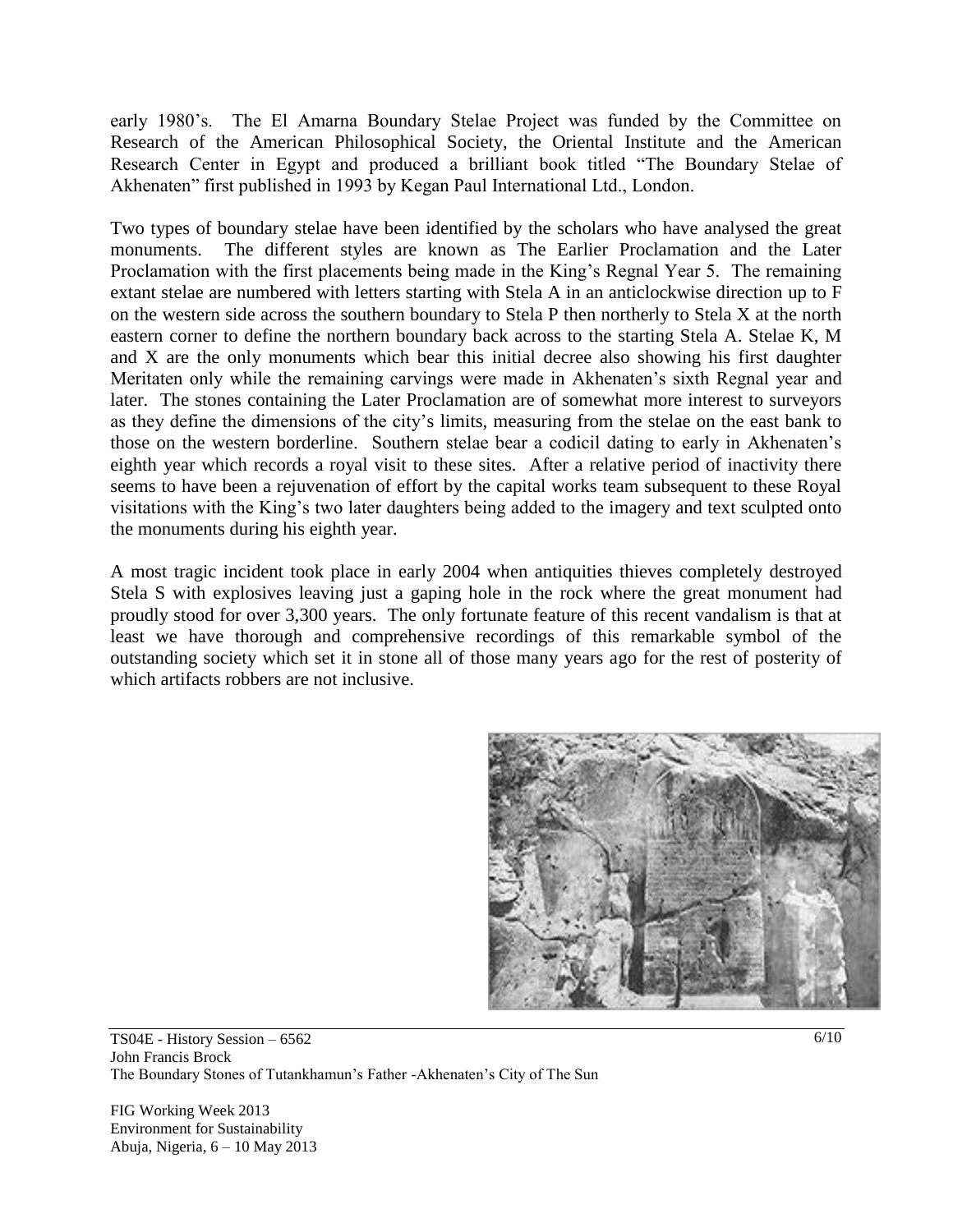



Apart from the King"s declaration as to the divine choice for his new capital he also adds the following

decree to the titulary on the south eastern stela:

 "As for the sthern stela which is on the eastern mountain of "Horizon of the Orb", it is the stela of "Horizon of the Orb", the one beside which I make my stand. I shall not go past it to the south forever and ever. Make the south-western stela across from it on the western mountain of 'Horizon of the Orb' exactly!

 "As for the intermediate stela on the eastern mountain of "Horizon of the Orb", it is the stela of "Horizon of the Orb", the one beside which I make my stand on the mountain of the orient-(side) of "Horizon of the Orb". I shall not go past it to the orient forever and ever. Make the intermediate stela which is on the western (side) of "Horizon of the Orb" across from it on the western mountain of "Horizon of the Orb" exactly! I shall not go past it to the west forever and ever.

 "As for the north-eastern stela of "Horizon of the Orb" by which I make my stand, it is the northern stela of "Horizon of the Orb". I shall not go past it downstream forever and ever. Make the north-western stela which is on the western mountain of "Horizon of the Orb'across from it exactly!"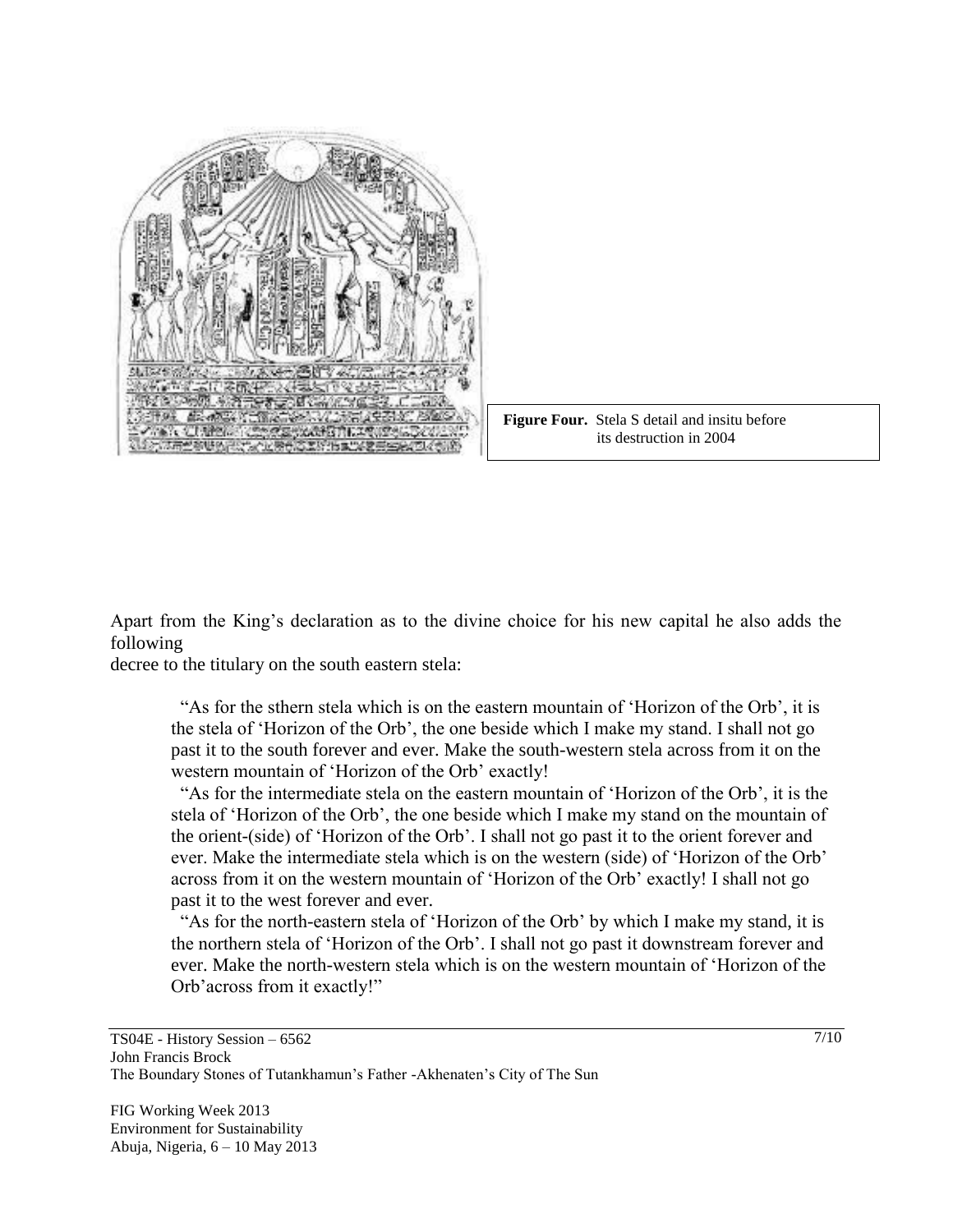The great Pharaoh even goes further with his attention to survey detail by adding dimensions to his Holy City:

 "Now, as for "Horizon of the Orb", starting from the southern stela of "Horizon of the Orb" as far as the northern stela, measured between stela to stela on the eastern (var. western) mountain of "Horizon of the Orb", it makes six iter, one and three-quarter rods and four cubits.

 "Similarly, starting from the south-western stela of "Horizon of the Orb"to the north western stela upon the western mountain of "Horizon of the Orb", it makes six iter, one and three-quarter rods and four cubits similarly, exactly!"

### **4. CONCLUSION**

In the modern metric system these stated ancient Egyptian dimensions are said to be equate to 20,000 cubits (10.5 kms), one rod (or sacred rod of chord) is 100 cubits (52.5 metres) and one cubit is 0.525 metre. Thus the stated separation distances between the stelae is 63 kilometres and 93.975 metres which would make the area of the capital city about 3,970 square kilometres (about 1550 sq. miles).

Such substantial distances to be verified by the Cadastral Scribe Surveyors (Scribes of the Field) would have been a major undertaking with the knotted ropes available to these most skilled ancient surveyors but extant structures like the Pyramids and temples are positive indicators of the capabilities of their accurate measurement skills.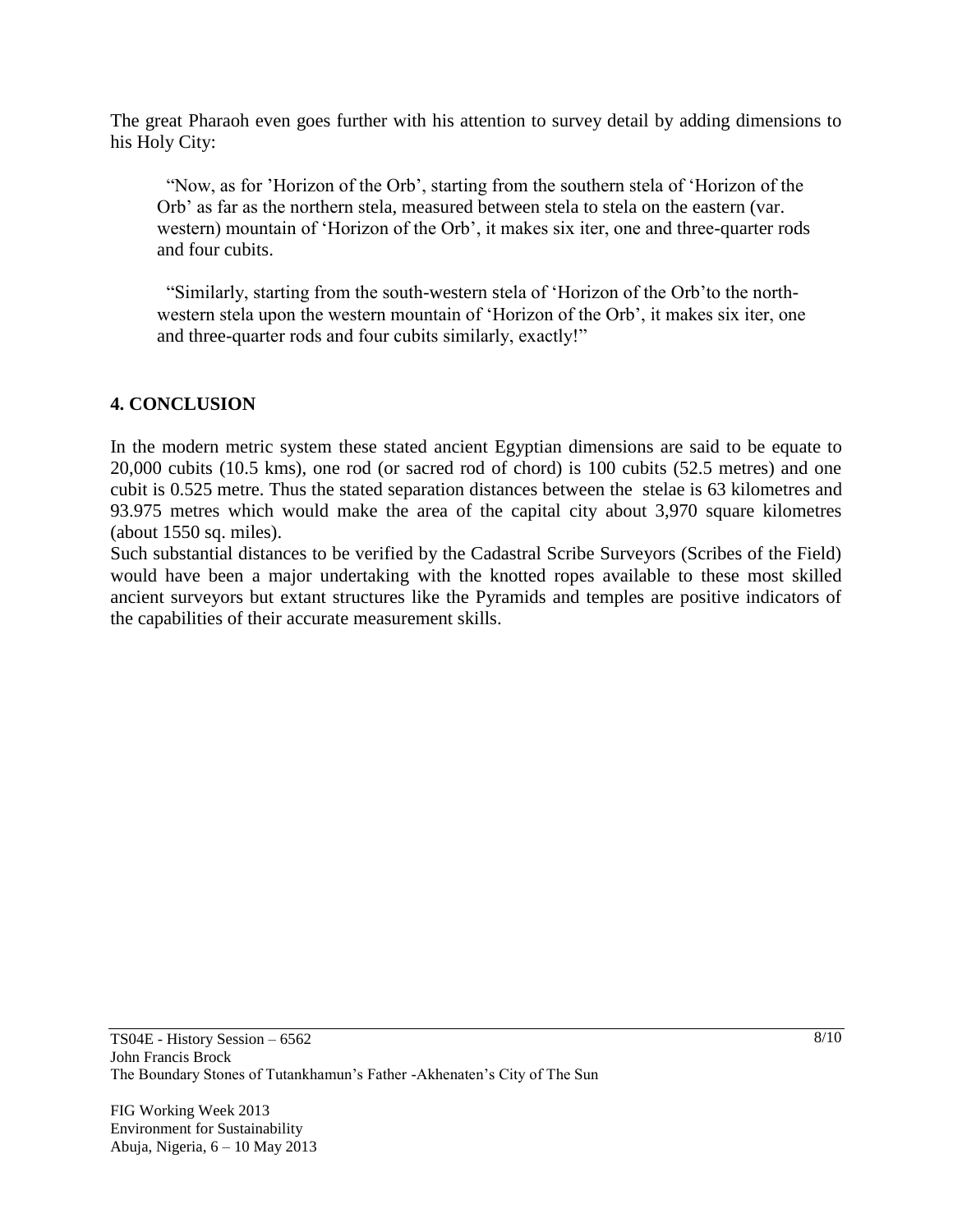

TS04E - History Session – 6562 John Francis Brock The Boundary Stones of Tutankhamun's Father -Akhenaten's City of The Sun

FIG Working Week 2013 Environment for Sustainability Abuja, Nigeria, 6 – 10 May 2013 9/10